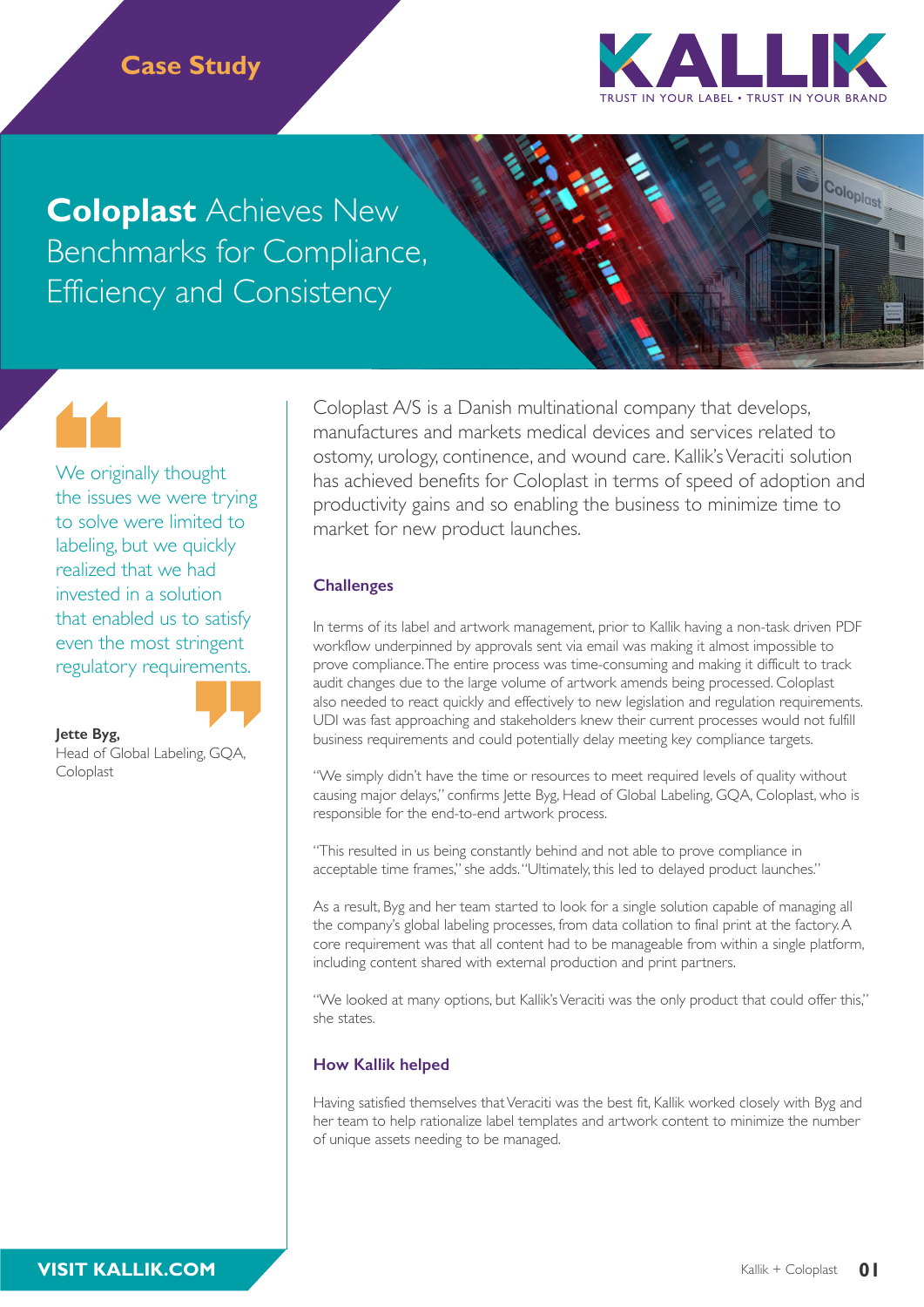

Since adopting the Kallik solution in May 2012, Coloplast have completed **80,000** projects

and hold over **1.6 million**  files in the system.

This led to greater levels of standardization, while reducing the risk of duplication, she notes, adding that Kallik's unique Automated Artwork Generator has also been invaluable to the artwork production, enabling Coloplast to keep labels compliant within evolving markets.

#### **Results**

Having all the artwork data in Veraciti has also allowed Coloplast to automate the creation of a large proportion of artwork labels with one simple process. In practical terms, what once took a conventional artwork studio days/weeks to produce, now takes minutes — if not seconds.

"The results were obvious and very clear to us," says Byg. "We can now achieve global artwork consistency across all our brands, from multiple packaging formats and complex Information for Use leaflets."

Identifying and updating all labels impacted by regulatory and/or local market changes is also now much less of a challenge, she adds, as all impacted labels can be quickly identified, changed and automatically regenerated for approval using Veraciti's unique 'Where Used' function. "UDI compliance has also been made easier by simplifying the capture of labeling content required for submission to the Global UDI Database (GUDID)," she points out.

Due to the flexibility of Kallik's cloud-based platform and its ease of use, Coloplast has also been able to engage external business units to assist on large scale projects. Veraciti has also simplified entry into new markets such as South America, where countries such as Columbia require market specific labeling and packaging, says this delighted customer.